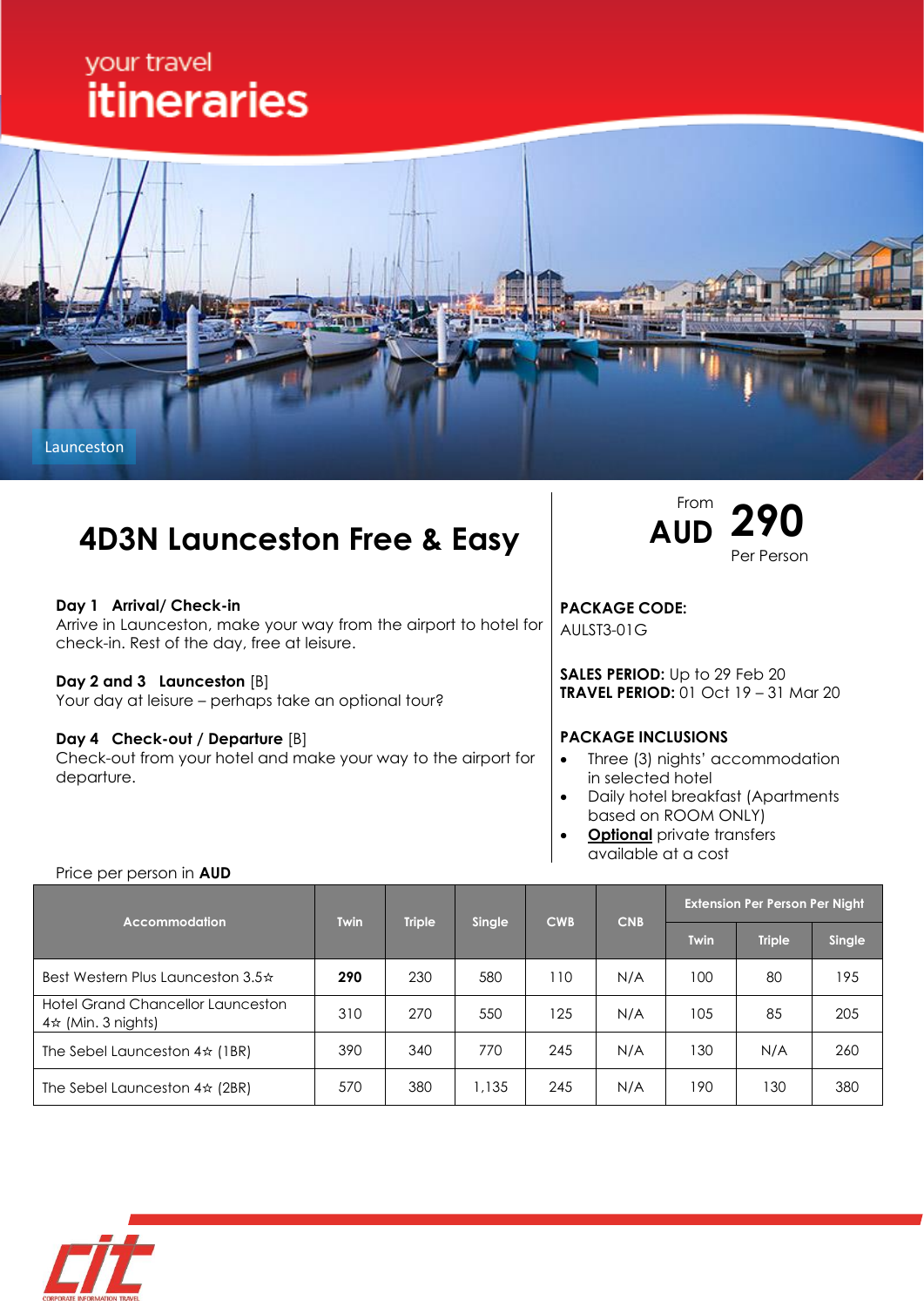

# Hotel Information

**BEST WESTERN PLUS LAUNCESTON 3.5**☆

3 Earl St, Launceston TAS 7250, Australia Website:<http://www.bestwestern.com.au/>

## **HOTEL GRAND CHANCELLOR LAUNCESTON 4**☆

29 Cameron St, Launceston TAS 7250, Australia Website:<http://www.grandchancellorhotels.com/hotel-grand-chancellor-launceston/>

### **THE SEBEL LAUNCESTON 4**☆

Corner of St John and William Streets, Launceston TAS 7250, Australia Website:<http://www.thesebellaunceston.com.au/>